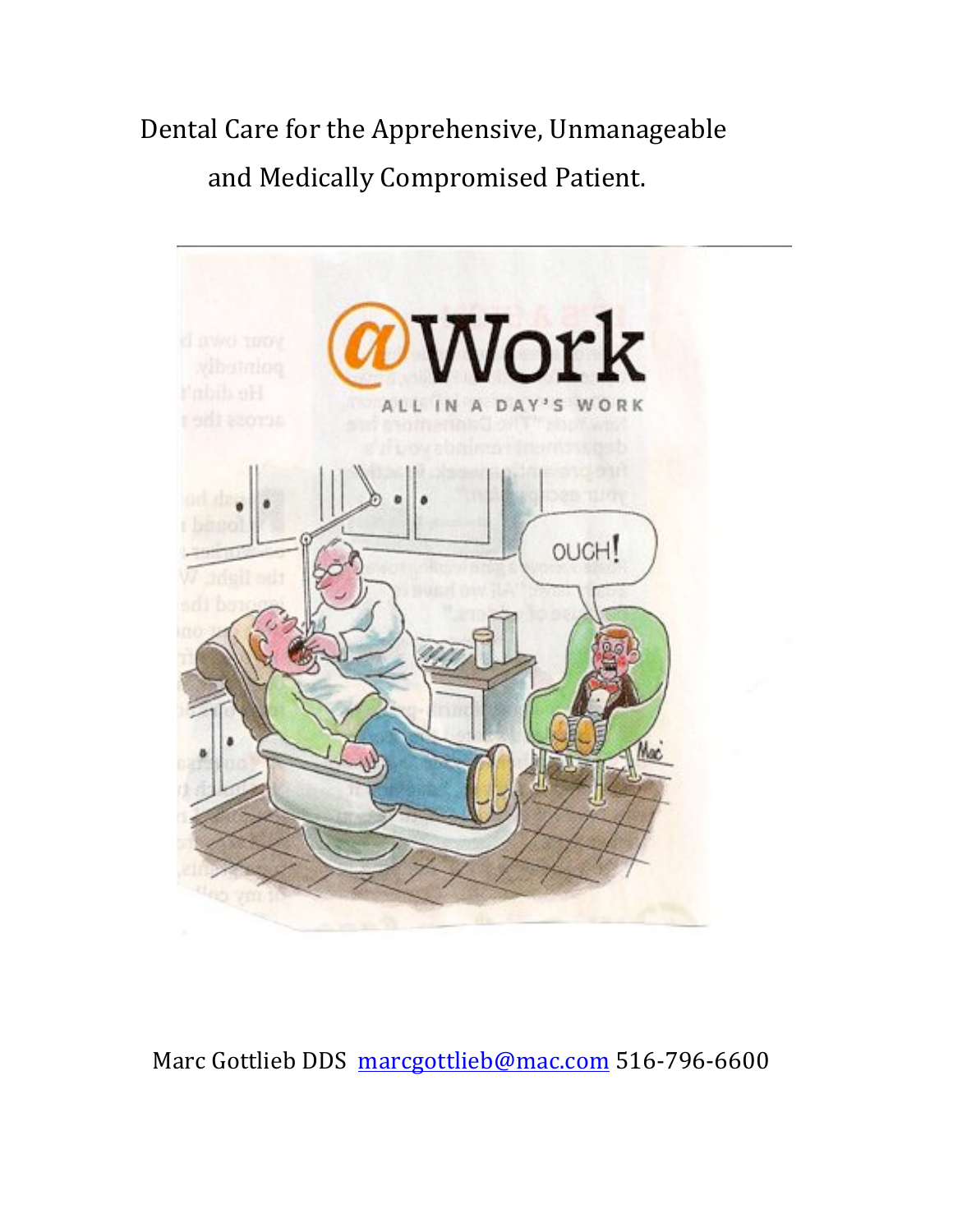### Bartender-Bartender

- .25mg is equal to a Glass of wine for your average size non-drug dependent patient.
- .375 is equal to a Long Island Ice Tea quickly on an empty stomach.
- .5mg is equal to a six pack of beer within an hour and a case about two hours later.
- Results may vary according to size and social history.





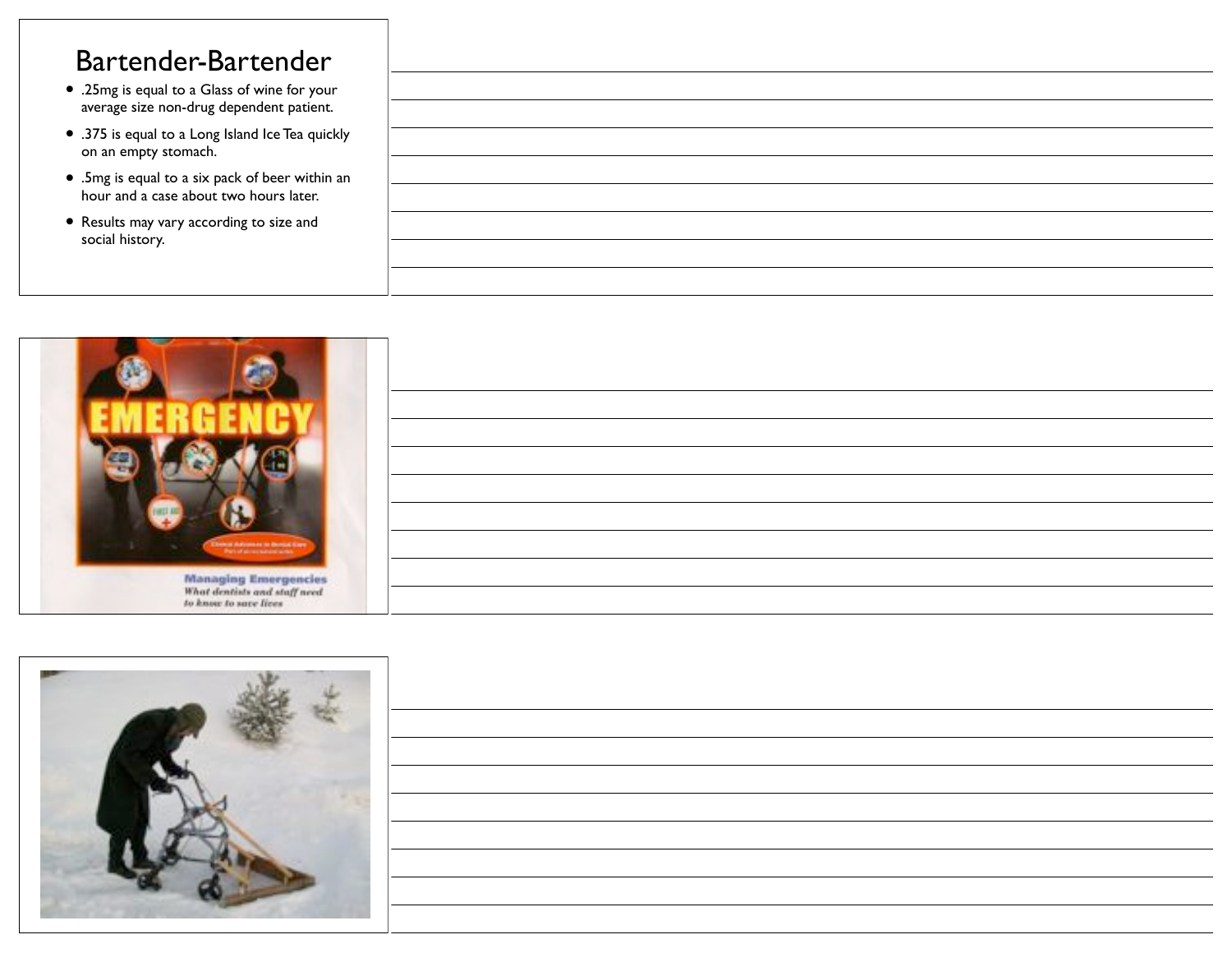## Emergency Kit.

- Asthma
- Raise and lower blood pressure.
- Control Heart rate ???
- Glucose levels
- Reverse Sedative agents.
- Chewable aspirin.



Etiology

It is a complication associated with an<br>esthesia. The spasn can happen often without any provocation, but tends<br> to occur after tracheal extubation.

#### Treatment

Laryngo<br/>pasm in the operating room is treated by hyperextending the patient<br/>'s need and administering assisted ventilation with  $100\%$ <br/>coxygen. In more severe cases it may require the administration of an int



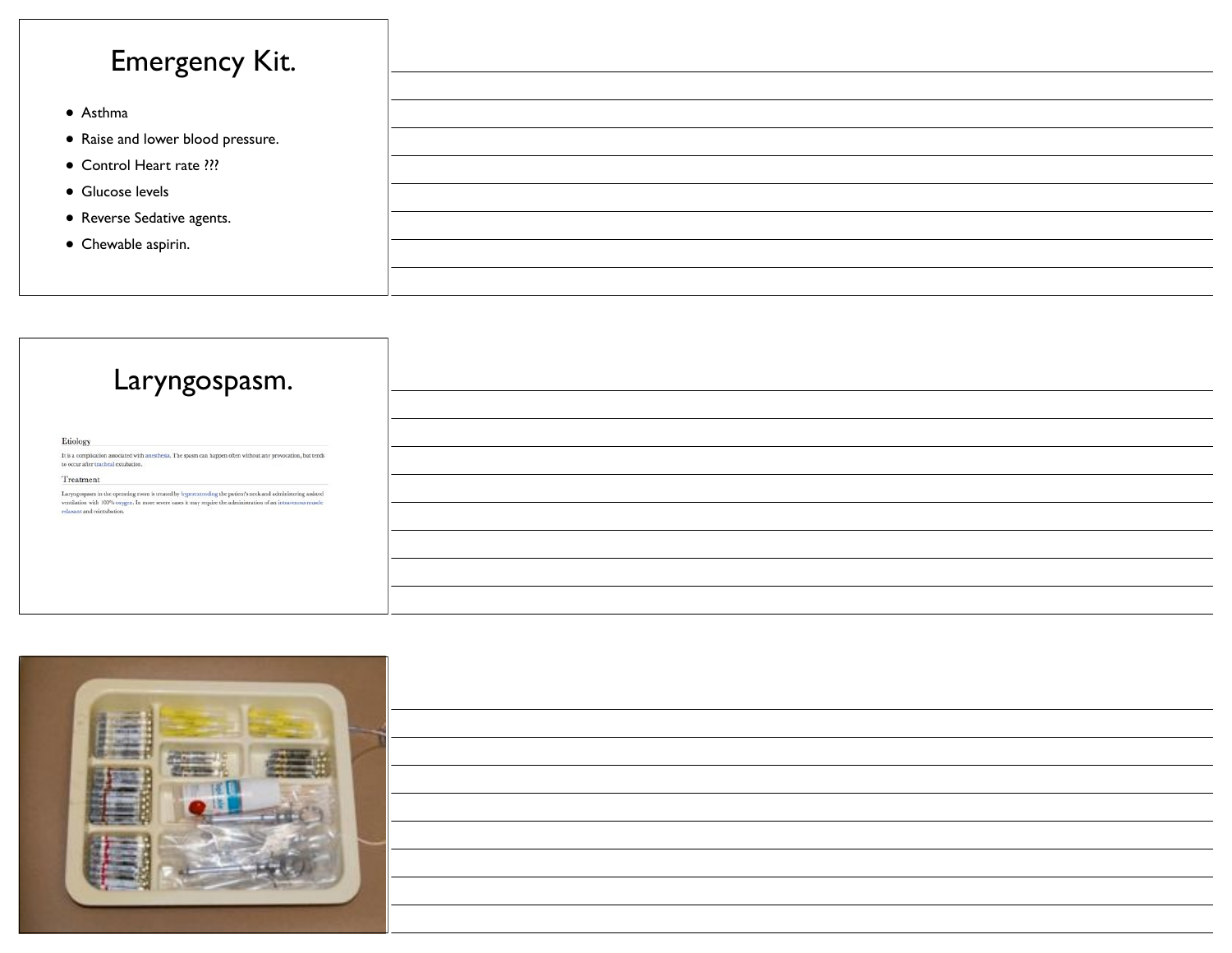

4 Pain Summer Publicans<br>William Price, Milk, M. Pa. Pa. Pa.





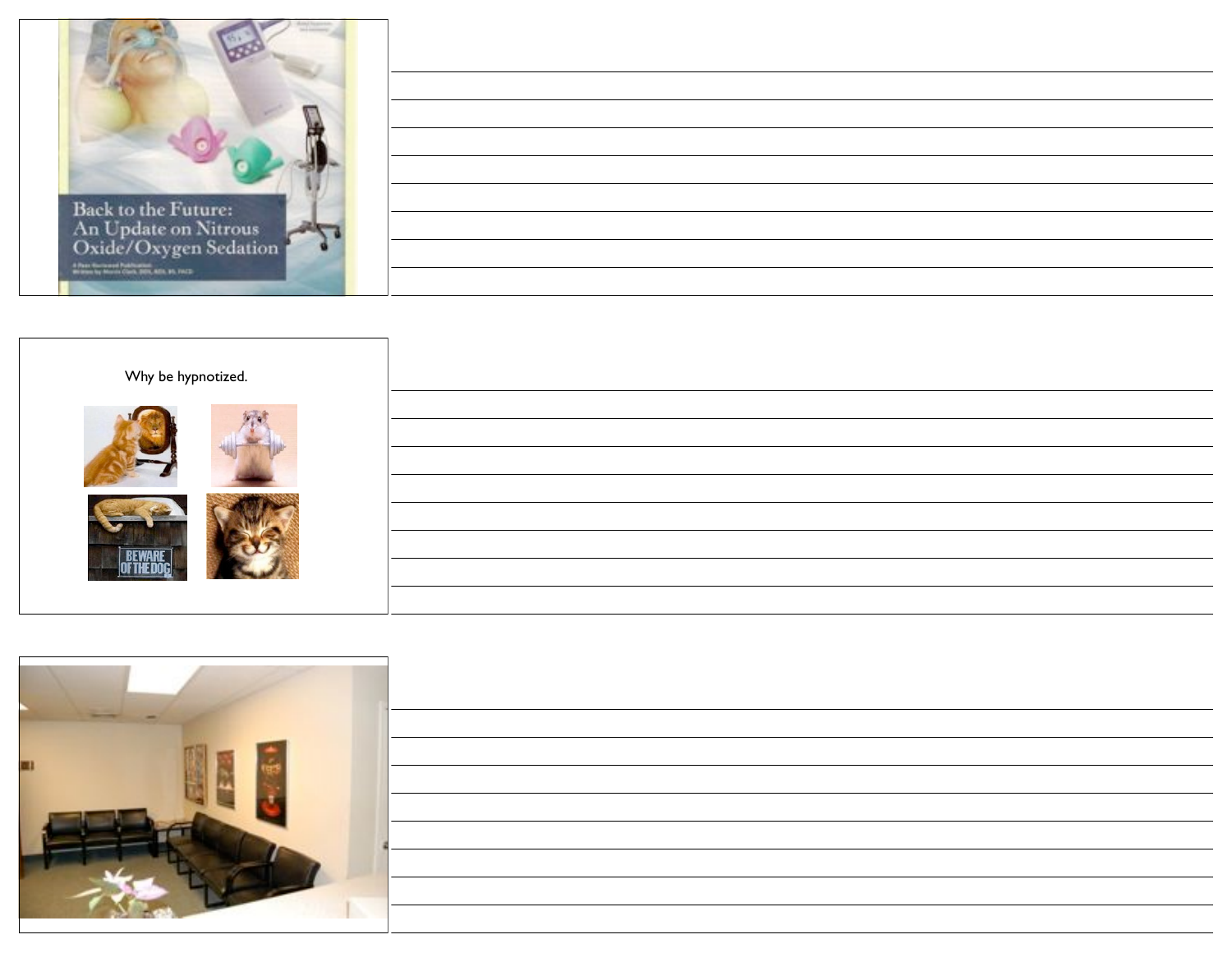## Oral Surgery.







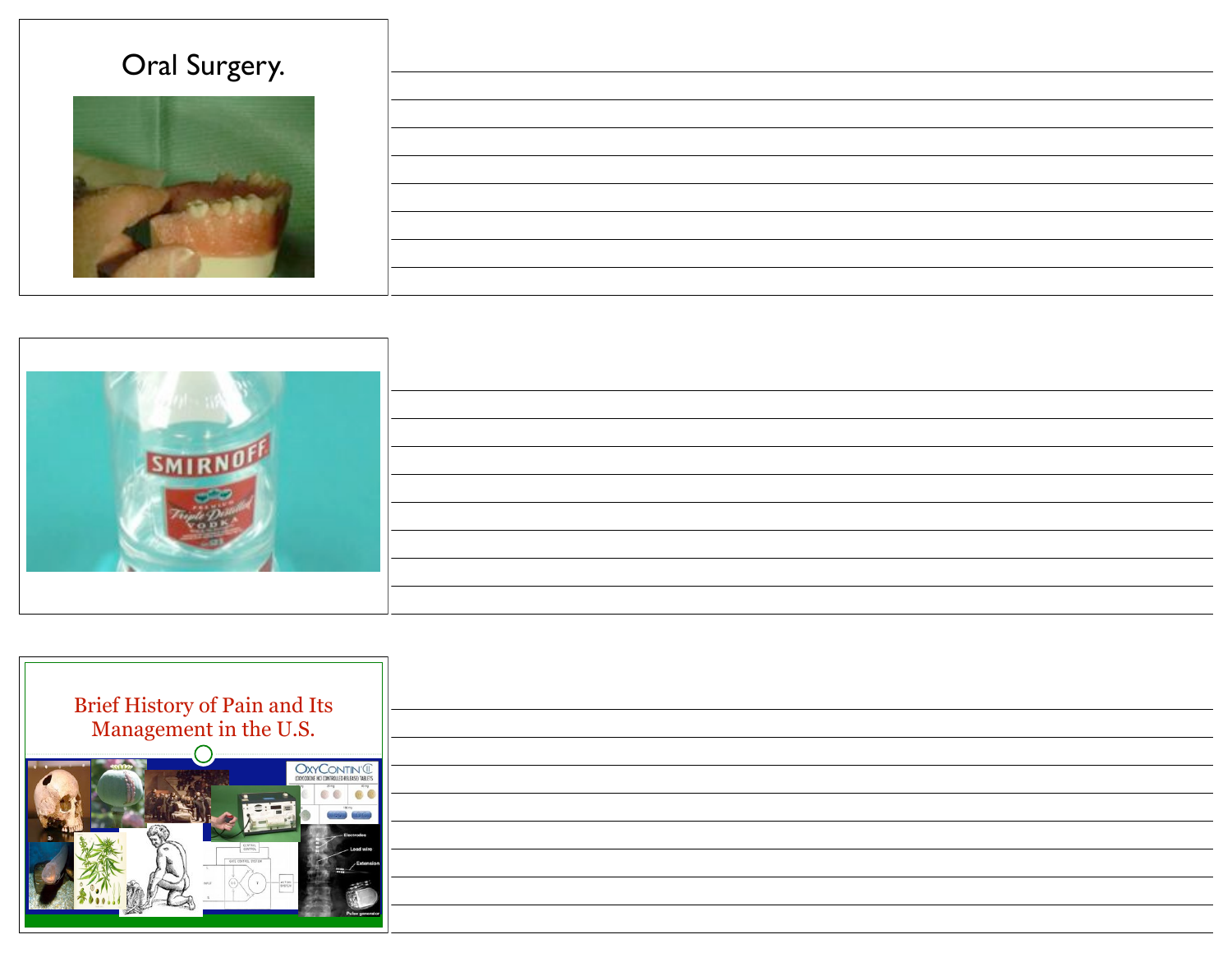| Dry them up. |  |
|--------------|--|
|              |  |
|              |  |
|              |  |
|              |  |



| Levels of training.    |  |
|------------------------|--|
| • Mild - anxiolysis.   |  |
| • Moderate - sedation. |  |
| • Deep.                |  |
| • General Anesthesia.  |  |
|                        |  |
|                        |  |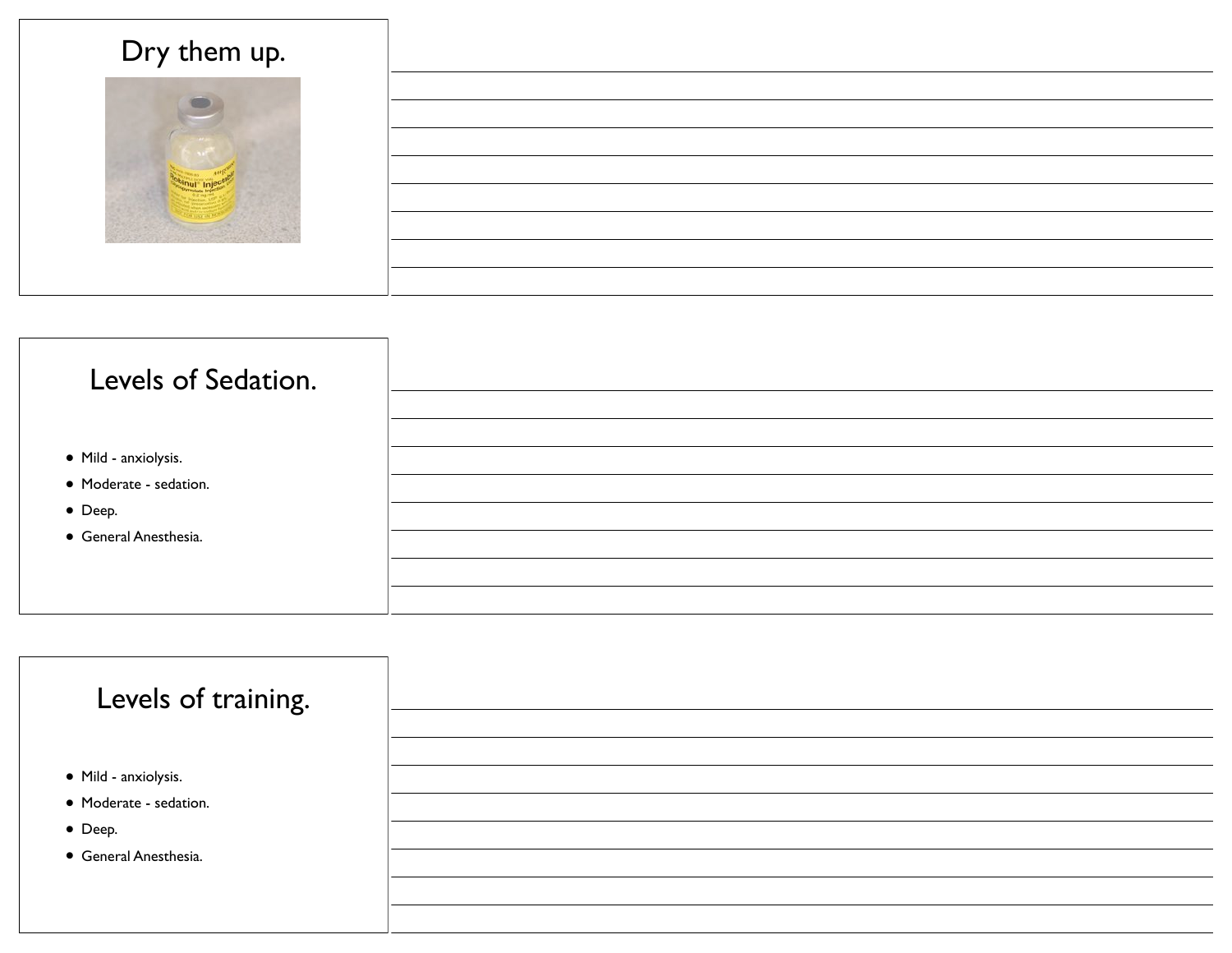## The Rules

- NPO after Midnight or 6 hours
- Responsible adult to and from.
- No work or driving today and use good judgement in the morning.



## Record Keeping.

- Anesthesia record with vitals.
- Printout from ECG and Pulse Ox.
- Medications given and times.
- Assistants present and discharge summary.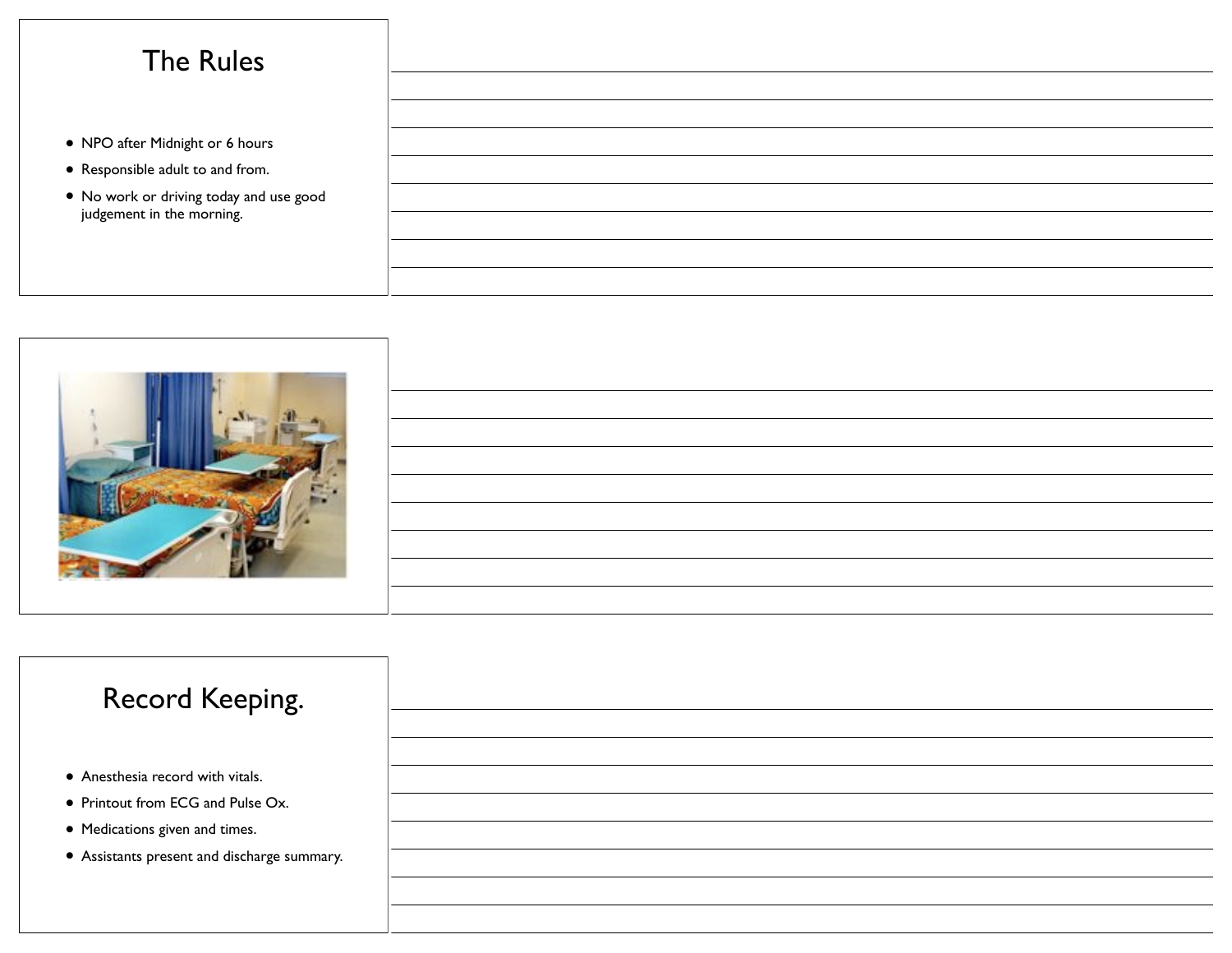## **Successful Treatment of the Pediatric Patient with Oral Sedation and Hypnosis: A Case Report**

#### Mark Gottlieb, DDS

Ven after 26 years of general practice, the advice I was given on the first day of my residency remains true today. One of my metrors, Dr. Charles Pillar, told me to "manage children backwards The same holds true for the a the first day of my residency remains true today. One of my mentors, Dr. Charles Pillar, told me to "manage children backwards." The same holds true for the apprehensive adult and special-needs patient. No matter how you decorate the reception area or operatory, the dental patient has been to the pediatrician or another health care provider and has certain expectations. My best patients are those without a previous dental experience.

Nicholas is the perfect pediatric patient. He initially presented to me when he was 5 years old with multiple carious teeth requiring extensive dentistry (Figure 1 and 2). He had never been to the dentist and I had treated his grandmother and mother with intravenous sedation. Four years earlier, I had also treated his older brother at Stony Brook University Medical Center, under general anesthesia. His mother brought Nicholas to me for dental treatment under general anesthesia so he wouldn't be traumatized and have a permanent fear of the dentist. After reviewing the risks and cost of general anesthesia, I decided to use oral sedation to reduce his awareness and recall of the visit. The goal with oral sedation is amnesia, not cooperation. If the patient cooperates, that's great  $-$  but we strive for amnesia so they don't remember, or care about, the treatment.

#### **Sedation**

I prefer to use Chloral Hydrate to sedate children under the age of 8 and behavioral management for children between ages 8 and 14. I always work backwards. Whenever possible, I medicate my young pediatric patients and set a goal of restoring half a mouth, obtaining X-rays and completing my exam. If I attempted to treat the child with local anesthesia or with local anesthesia and nitrous oxide first, my options would be limited to treatment with restraint or deferring treatment if the child didn't cooperate. If I restrained the child without oral sedation, that child Please see FNDC, 18



**Figure** 



Figure 2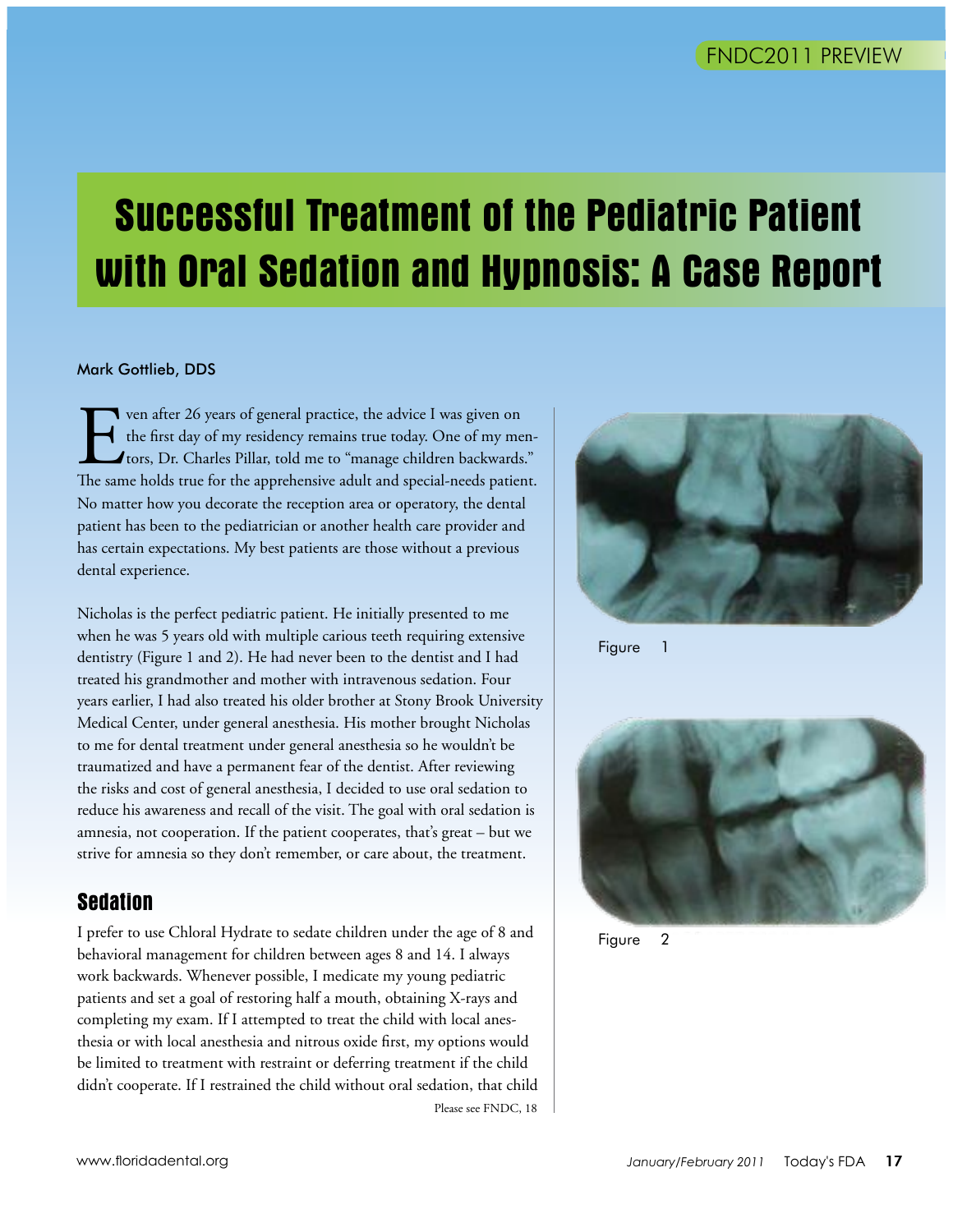

After 26 years in general practice, I've learned that every patient can be a challenge. For successful treatment, you also have to manage the parent or guardian as well.



#### FNDC from 17

would remember the visit and the next session would be more difficult. When nothing is accomplished, the child has learned how to beat the system and will be more difficult to treat, with very limited options. All my pediatric patients, apprehensive teens and phobic adults are sedated first and, only after successful treatment visits, are weaned off the medications.

Choral Hydrate 50mg/kg is administered as a single dose up to a maximum of 1000mg. Chloral Hydrate is a flavored liquid and the goal is a sedated child, not a cooperative child. The parent or guardian is always present in the room and given the responsibility of restraining the hands and upper body. Half the children willingly take the medication and the other half need to be bribed or forced to take the Chloral Hydrate syrup. Nicholas weighed 20kg, swallowed the 1000mg of Chloral Hydrate and then a half hour later was sedated for two quadrants of local anesthesia with mild restraint. I performed a pulpotomy on tooth T, his lower right deciduous second molar and restored the teeth with posterior composites. Nicholas returned a week later for a follow-up visit and there were no dental complications. He also had no recall of the treatment. He returned three weeks later to restore the other side. He quickly swallowed his medication and, once successfully sedated a half hour later, allowed us to complete the remaining dentistry on the other side.

The challenge with many children is getting them to take the medication. Once the medication is administered, half will cooperate. Children who move their head are restrained by their parent or guardian and my team. Local anesthesia is injected, the planned dentistry is completed, and the patient is allowed to recover until the local anesthesia has worn off. All the children, once medicated, have very little (if any) recall of the event.

There are other medications available to sedate the pediatric patient and I've probably used them all. Midazelam is available orally and is the most popular with anesthesiologists and pediatric dentists. It is reversible and short acting. Half the patients still won't swallow it and it often wears off before the dental treatment is completed. I'm not aware of any oral sedative that predictably converts an uncooperative child into a cooperative patient. With this case, we had a textbook perfect sedation and treatment result.

#### **Hypnosis**

Unfortunately, most fearful or apprehensive patients are not regular dental patients. Nicholas fell through the cracks and finally returned five years later in pain at 4:30 p.m. Tooth K had abscessed and required an extraction (Figures 3 and 4). He was 10 years old, more mature and cooperative, and, with a positive previous dental experience, he was willing to listen to me.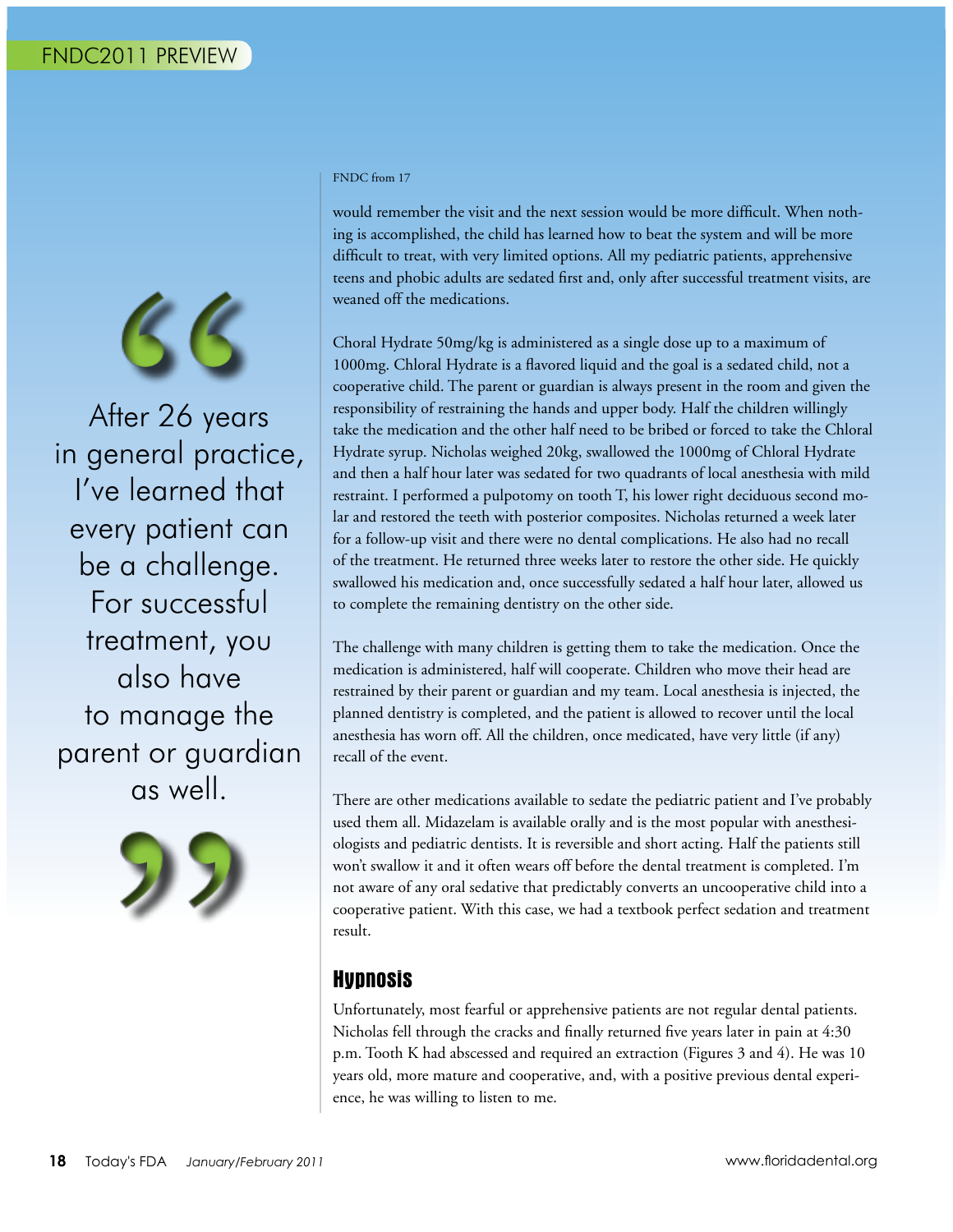While waiting in the reception area, I initiated a hypnotic process. Hypnosis is the art of communication, and through words I described an action or scenario to achieve a specific result. In the reception area, I asked Nicholas to give me his hand. He reached out and I held his hand in mine. I told him that all he would feel is a sense of pressure just like squeezing your hand in a handshake. Still in the reception area, I explained to Nicholas that I would paint a gel above his tooth and that it would have a cherry flavor. After several minutes, I then would take my fingernail and press it against the gum above the tooth. At the same time I explained the procedure to Nicholas, I took my fingernail and pushed it against the back of his hand. I asked Nicholas to repeat what I had just explained and we were ready to proceed with treatment.

Once inside the operatory, I started the induction process. Induction is the hypnotic step of getting the subject to close their eyes. This simple process starts with asking permission to cover the eyes with damp gauze. I asked Nicholas to close his eyes and to keep them closed until I told him to open them. After his eyes were covered and closed, I painted the cherry-flavored topical in the buccal fold and onto the interproximal papillas. After several minutes, I asked for permission to look inside his mouth. Once permission was granted, I placed my mirror inside the cheek and announced that on the count of three, I would press my fingernail against his gum. I counted to three, and on three I slowly infiltrated approximately two-thirds of a carpule of local anesthetic. I asked for permission to check his gums again and on the count of three proceeded to place local anesthetic into all interproximal papillas. Once numb, I grabbed his hand and applied gentle pressure while telling him that this sensation is what he would feel while I removed his tooth. The extraction was uneventful.

When he was brought out to the reception area, his mother asked if he got a shot and he responded, "No, Dr. Marc used his fingernail." Nicholas returned for a follow up appointment a week later and agreed to have the other abscessed teeth removed the same way. Nicholas and his family have not returned for regular preventive care because of financial and family issues, but not due to fear of the dentist.

Please see FNDC, 21



Figure 3



Figure 4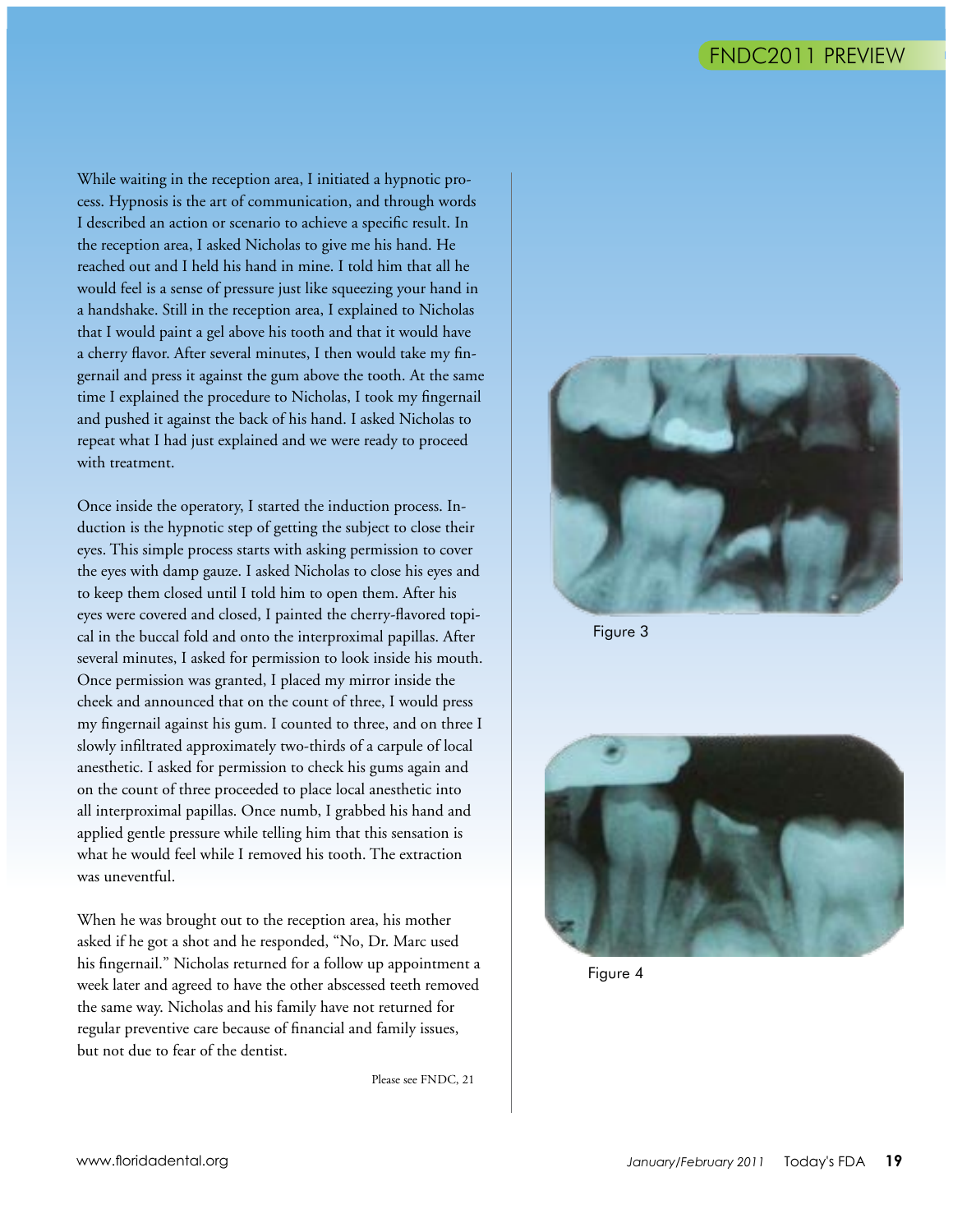FNDC from 19

This case demonstrates the successful treatment of a child over five years of age. I medicate young children under eight, and those older are managed with short simple hypnotic scripts and local anesthesia. Let this case be a guide to patient management. Remember there is no substitute for personal experience. After 26 years in general practice, I've learned that every patient can be a challenge. For successful treatment, you also have to manage the parent or guardian as well.

*Dr. Gottlieb has a full time dental anesthesia practice on Long Island, NY. He is also on staff at Stony Brook University Hospital. Dr. Gottlieb lectures all over the country and founded Affordable Dental Products Inc. He can be contacted at marcgottlieb@mac. com.*

*Dr. Gottlieb will be presenting during the 2011 Florida National Dental Convention (FNDC2011), which will be held June 9-11, 2011 in Orlando. To register for Dr. Gottlieb's course, or any of the other 115 continuing-education courses at FNDC2011, visit www.floridadentalconvention.com.*

#### **References**

1. Malamed, Stanley F. Sedation A Guide to Patient Management 3rd. edition copyright 1995 Mosby Inc.

2. Lahmann, Claas MD et al. Brief relaxation versus music distraction in the treatment of dental anxiety. JADA, Vol. 139 3/2008 pgs. 317-324.

3. Clark, Morris Back to the Future: An update on Nitrous Oxide/Oxygen Sedation, PennWell dentalCE digest NIT0903PAT.

4. Rada, Robert E. Controversial issues in treating the dental patient with Autism JADA Vol. 141 August 2010 pgs.947-953.

## **REWARDING OPPORTUNITIES...**

for General Dentists & Specialists in Florida



Two Great Names - Unlimited Opportunities National Resources in a "Local Office" Environment Highly Aggressive Benefits and Compensation Unlimited Career and Earnings Potential Relocation Assistance Available

More than 120 Locations in: Connecticut × Florida × Georgia Massachusetts  $\times$  Michigan  $\times$  Ohio  $\times$  Virginia



APPLY ONLINE at greatexpressions.com/careers | contact TODD GUSTKE at 248-203-1117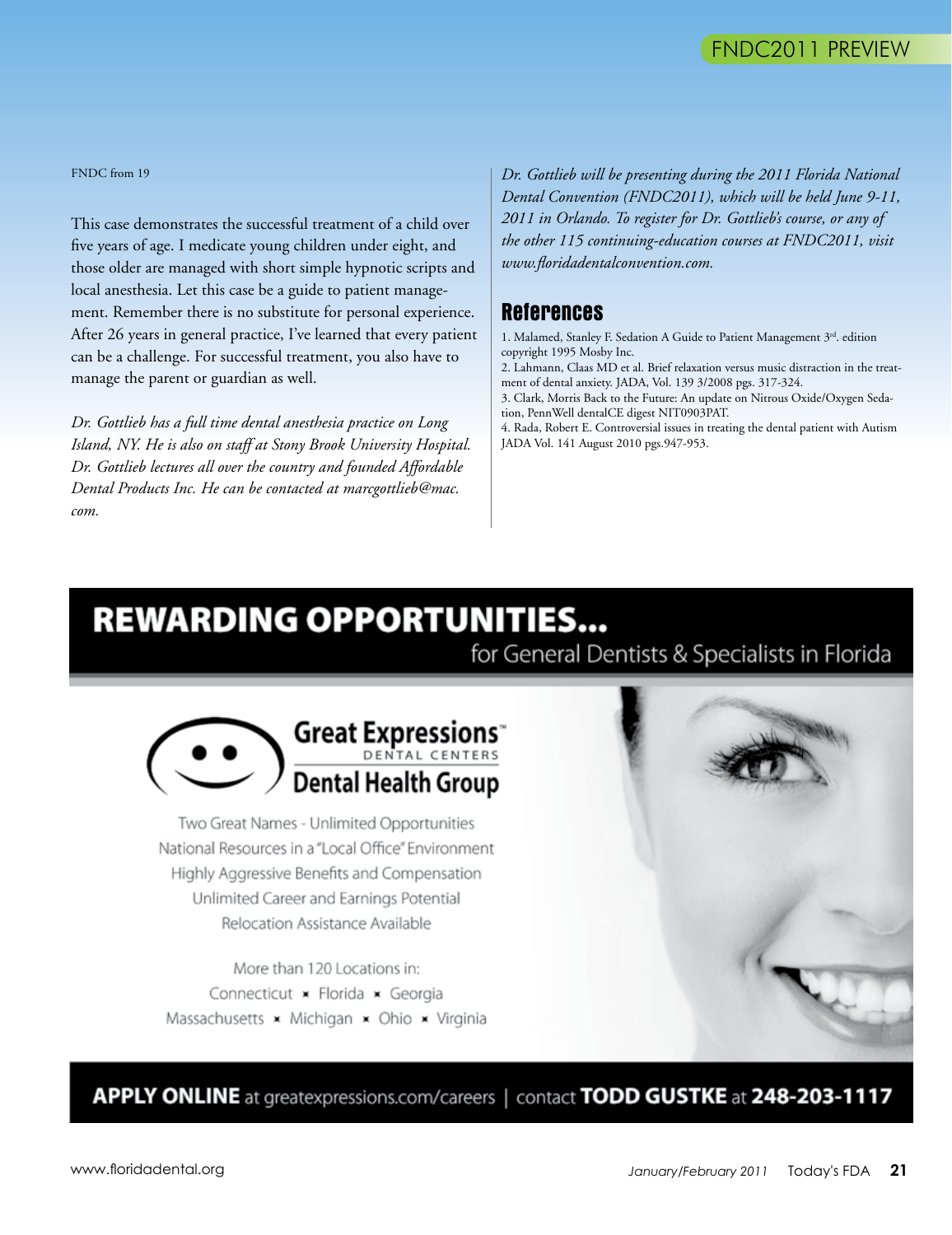# Bibliography

Clark,Morris Back to the Future: An update on Nitrous Oxide/ Oxygen Sedation, PennWell dentalCE digest NIT0903PAT

Wynn, Richard L. Aspirin as an emergency drug. General Dentistry Sept/Oct 2009 pgs. 464-466

Dr. Claas Lahmann MD et al. Brief relaxation versus music distraction in the treatment of dental anxiety. JADA, Vol. 139 3/2008 pgs. 317-324

Dr. Eulalia Torrente-Castells et al. Necrosis of the skin of the chin a possible complication of inferior alveolar nerve block injection. JADA, Vol 139 12/2008 pgs. 1625-1630

Dr. Rada, Robert E. Controversial issues in treating the dental patient with Autism JADA Vol. 141 August 2010 pgs.947-953